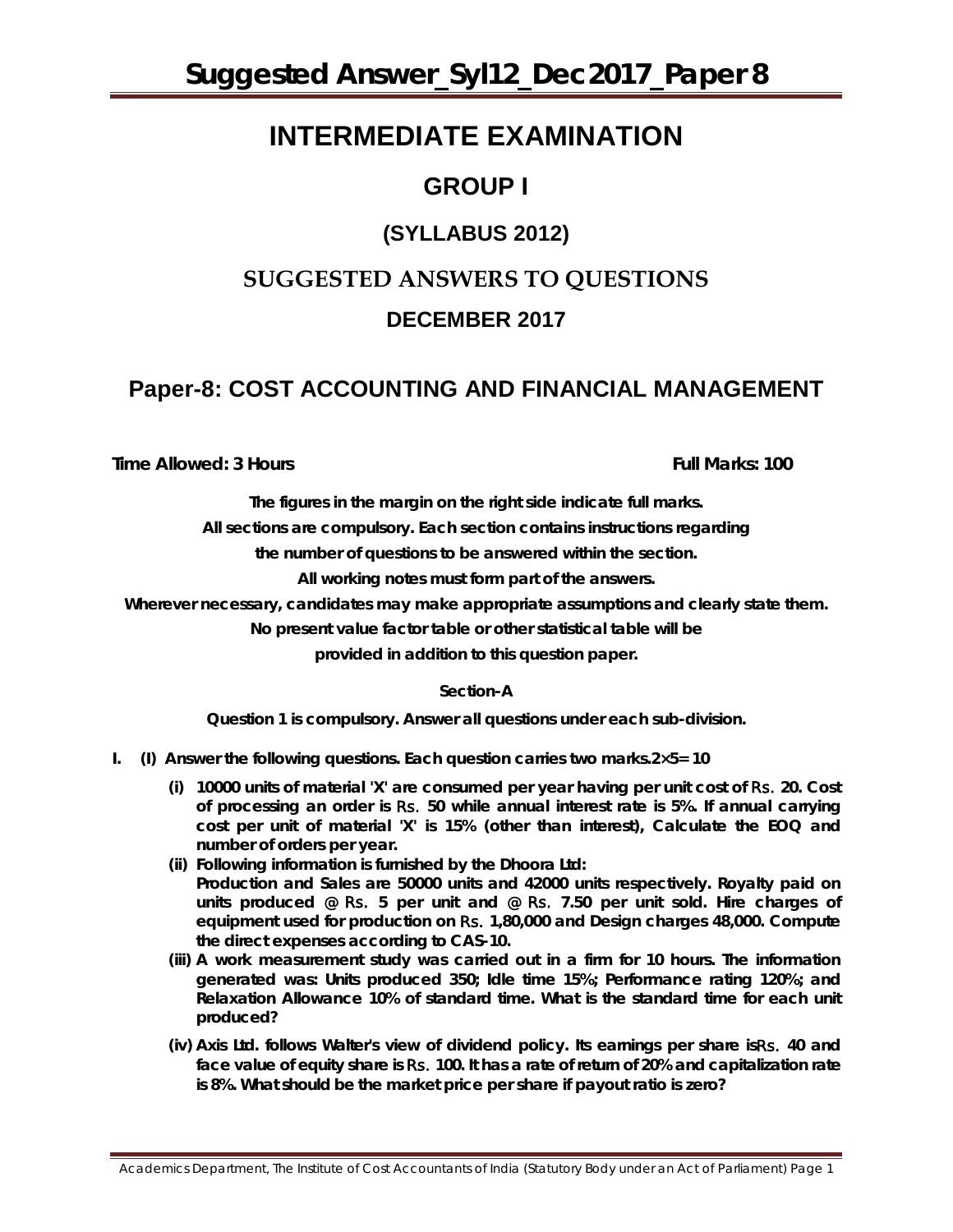- **(v) If current ratio is 2.4 : 1 and net working capital is** Rs. **42,000, find out the value of current assets and current liabilities.**
- **(II) State whether the following statements are** *True* **or** *False* **(Write only the question Roman numeral and whether True or False). 1× 5=5**
	- **(i) The sum of direct material, direct wages, direct expenses and manufacturing overheads is known as conversion cost.**
	- **(ii) If the Profitability Index is more than one, the project should be accepted otherwise rejected.**
	- **(iii) The permissible bank borrowings are calculated under Method- I = 0.75 (Current Assets) - Current Liabilities.**
	- **(iv) CAS -13 is related to "Pollution Control Cost".**
	- (v) Under Halsey Weir Plan, bonus equals to  $33\frac{1}{3}$  % of wages of the time saved.
- **(III) Fill in the blanks (Legibly write only the Roman numeral and the Content filling the blank):**

 $1 \times 5 = 5$ 

- **(i) Maximum Level = (\_\_\_\_\_\_\_\_\_\_+Re-order Quantity) - (Minimum Consumption Rate × Minimum Re-order Period).**
- **(ii) Generally cost of retained earnings is equal to / same as cost of \_\_\_\_\_\_\_\_\_\_\_\_\_.**
- **(iii) According to AS-3 (Revised), interest received on investment is an element of cash flow from\_\_\_\_\_\_\_\_\_ activities.**
- **(iv) CAS-8 deals with the principles and methods of determining the\_\_\_\_\_\_\_\_.**
- **(v) The ratio of % change in one variable to the % change in some other variable is defined as \_\_\_\_\_\_\_\_\_ in the context of capital structure and finance.**
- **(IV) Match the following (You may opt to write the Roman numeral and the matched alphabet instead of copying the contents into the answer book): 1×5=5**

|       | Column A                            |     | Column B                           |
|-------|-------------------------------------|-----|------------------------------------|
| (i)   | <b>Uniform Costing</b>              | (A) | Technique of Costing               |
| (i)   | $CAS-9$                             | (B) | Letter of Credit                   |
| (iii) | Supplementary Rate                  | (C) | Valuation of shares                |
| (iv)  | <b>Capital Assets Pricing Model</b> | (D) | Over/Under Absorption of overheads |
| (v)   | <b>Working Capital Finance</b>      | (E) | <b>Packing Material Cost</b>       |
|       |                                     |     | <b>System of Costing</b>           |
|       |                                     | (G) | Market Price Per Share             |

#### **Answer: 1**

**(i)**  $EOQ = \sqrt{\frac{2A0}{C}}$ 

Where, A = Annual Demand (10,000 units)

O = Ordering Cost (Rs. 50)

 $C =$  Carrying Cost (Rs. 20  $\times$  20% = Rs.4)

$$
= \sqrt{\frac{(2 \times 10,000 \times Rs.50)}{Rs.4}} = 500 \text{ units}
$$

No. of Orders = Annual Consumption/ EOQ = 10,000/500 = **20 Orders**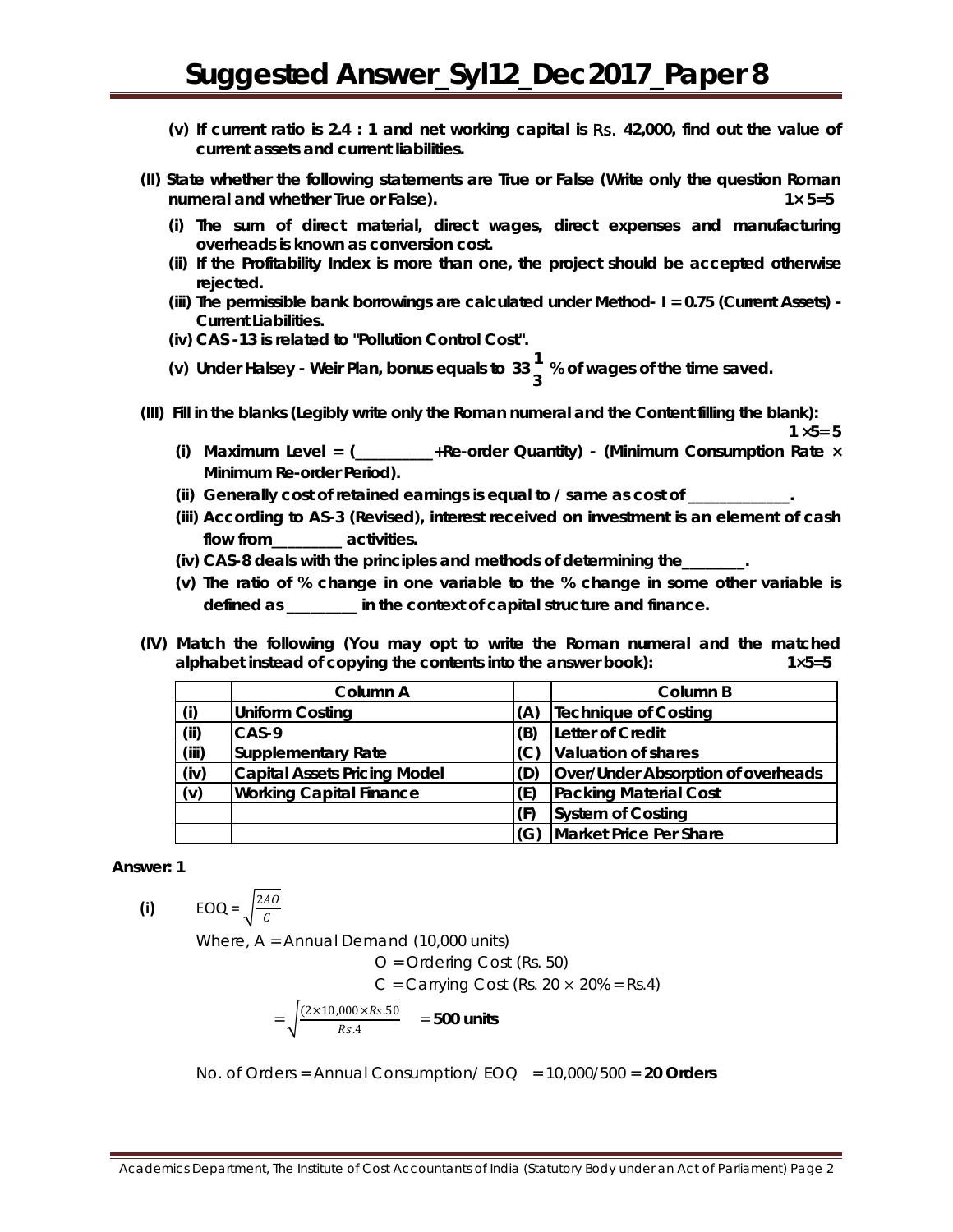### **(ii) Computation of Direct Expenses (as per CAS 10):**

|                                                        | Rs.      |
|--------------------------------------------------------|----------|
| Royalty on production: $50,000$ units @ Rs. 5 per unit | 2,50,000 |
| Royalty on Sales: $42,000$ units @ Rs. 7.50 per unit   | 3,15,000 |
| Hire Charges                                           | 1,80,000 |
| Design Charges                                         | 48,000   |
| <b>Direct Expenses</b>                                 |          |

### **(iii) Calculation of Standard Time for each unit:**

|                                                           | <b>Minutes</b> |  |
|-----------------------------------------------------------|----------------|--|
| Total Time = $10 \times 60$                               | 600            |  |
| Less: Idle Time @ 15%                                     | <u>90</u>      |  |
| <b>Actual Time</b>                                        | 510            |  |
| Normal Time = $510 \times 120\%$                          | 612            |  |
| Add: Relaxation Allowance (10% or 1/10 on Standard Time = |                |  |
| 1/9 on Normal Time                                        | 68             |  |
| Standard Time for the job                                 | 68C            |  |
| Therefore, Standard Time for each unit 680/350            |                |  |

**OR**

**Minutes**

 $\frac{Time = 10 \times 60}{Loss: 10!}$  10.000 Less: Idle Time @ 15% Actual Time 8.500  $Normal Time = 8.500 \times 120\%$  10.000

| Add: Relaxation Allowance (10% or 1/10 on Standard Time = | 11.333 |
|-----------------------------------------------------------|--------|
| 1/9 on Normal Time                                        |        |
| Standard Time for the job $(11.333 \times 60)$            | 680    |
| Therefore, Standard Time for each unit 680/350            | 1.943  |

# **(iv) Walter's Model:**

 $P = \frac{D}{Ke} + \frac{r(E-D)/Ke}{Ke}$ , Where

**Alternative Presentation:**

- P = Market Price per Share,
- D = Dividend per Share (Re. 0)
- $E =$  Earnings per Share (Rs. 40)
- $R =$  Internal Rate of Return (20%)
- $K_e$  = Cost of Capital  $(8%)$
- ∴P =  $[(0/0.08) + [(0.20 (40 0)/0.08)]/0.08]$ 
	- $= 0 + (8/0.08)/0.08$
	- $= 0 + 1,250 = \text{Rs. } 1,250$
- **(v)** Suppose Current Liabilities are x, then Current Assets will be 2.4x.
	- Current Assets Current Liabilities = Working Capital

2.4x – x = Rs. 42,000 or  $1.4x =$  Rs. 42,000  $\therefore$  x = Rs. 30,000

So, Current Liabilities = Rs. 30,000

And Current Assets = Rs. 30,000 × 2.4 = **Rs. 72,000**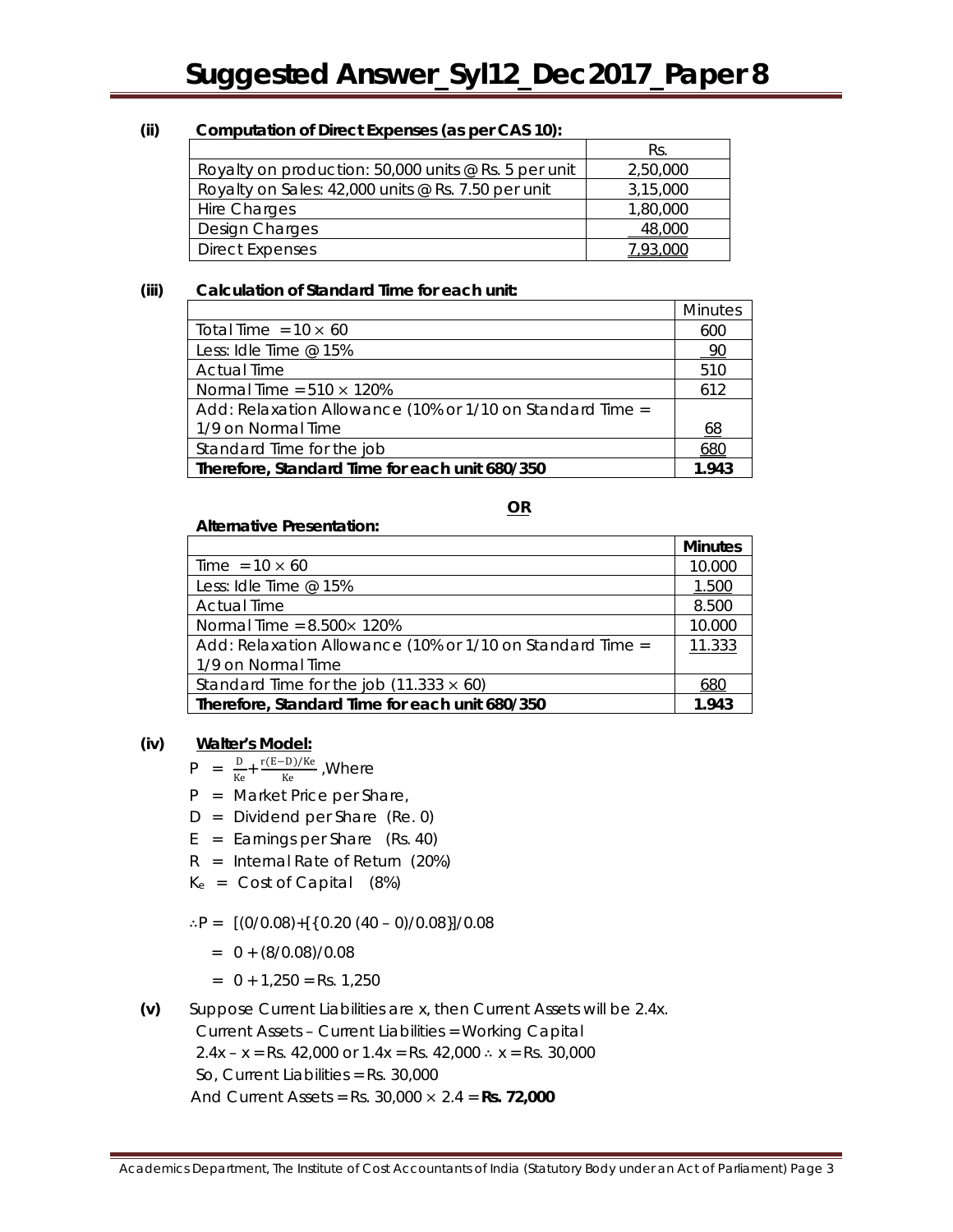- **(II)** (i) False
	- (ii) True
	- (iii) False
	- (iv) False
	- (v) True
- **(III)** (i)Re order Level
	- (ii) Equity/Equity Capital / Capital
	- (iii) Investing
	- (iv) Cost of Utilities
	- (v) Leverage

**(IV)**

|       | Column A                            |     | Column B                               |
|-------|-------------------------------------|-----|----------------------------------------|
| (i)   | <b>Uniform Costing</b>              | A)  | Technique of Costing                   |
| (iii) | $CAS-9$                             | (E) | Packing Material Cost                  |
| (iii) | Supplementary Rate                  |     | (D) Over/Under Absorption of overheads |
| (iv)  | <b>Capital Assets Pricing Model</b> |     | (C) Valuation of Shares                |
| (v)   | <b>Working Capital Finance</b>      | (R) | Letter of Credit                       |

## **[Section B**

### **Answer** *any three* **questions from question numbers 2, 3, 4 and 5.** *Each question carries 15 marks.*

**2. (a) The following are the details of receipts and issues of a material of stores in Pooja Ltd. for the month of October, 2017:** 

| Date of Receipt | <b>Units</b> | Rate per unit $(Rs.)$ | Date of issue | <b>Units</b> |
|-----------------|--------------|-----------------------|---------------|--------------|
| October, 2017   |              |                       | October, 2017 |              |
| 4               | 1800         | 52                    |               | 1900         |
| 8               | 2500         | 53                    | 11            | 2100         |
| 16              | 1600         | 53.50                 | 17            | 1700         |
| 19              | 1000         | 54                    | 21            | 1600         |
| 22              | 900          | 55                    | 24            | 1300         |
| 26              | 2000         | 56                    | 28            | 1500         |

**There was 2500 units in stock at 01.10.2017 which was valued at** Rs. **51 per unit. Issues are to be priced on the basis weighted average method. The stock verifier of the company reported a shortage of 70 units on 15.10.2017 and 80 units on 31.10.2017. The shortage is treated as inflating the price of remaining material on account of shortage.** 

**You are required to prepare a Stores Ledger Account. 10**

**(b) What are the basic rules for classification of costs and basis of classification as per CAS – 1? 5**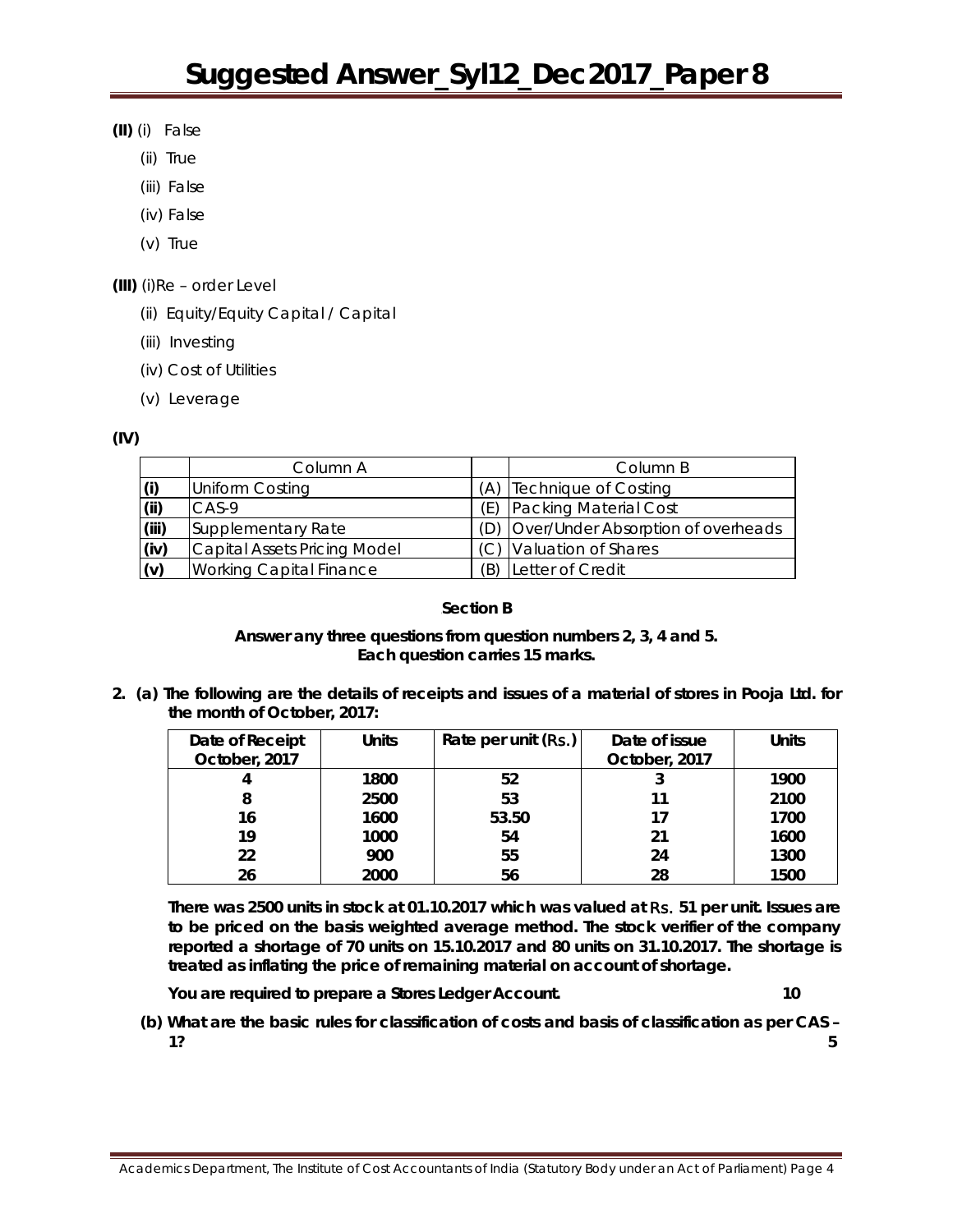### **Answer: 2**

(a) Store ledger Account

| Date    | <b>Receipts</b> |               |                 | <b>Issues</b> |               |                 | Balance |               |                                 |
|---------|-----------------|---------------|-----------------|---------------|---------------|-----------------|---------|---------------|---------------------------------|
| 2017    | Units           | Rate<br>(Rs.) | Amount<br>(Rs.) | Units         | Rate<br>(Rs.) | Amount<br>(Rs.) | Units   | Rate<br>(Rs.) | Rate for further issue<br>(Rs.) |
| Oct. 1  |                 |               |                 |               |               |                 | 2500    | 127500        | 51                              |
| Oct. 3  |                 |               | ÷,              | 1900          | 51            | 96900           | 600     | 30600         | 51                              |
| Oct. 4  | 1800            | 52            | 93600           | ÷.            | ٠             | ٠               | 2400    | 124200        | 124200/2400=51.75               |
| Oct. 8  | 2500            | 53            | 132500          |               |               | ٠               | 4900    | 256700        | 256700/4900=52.39               |
| Oct. 11 |                 |               |                 | 2100          | 52.39         | 110019          | 2800    | 146681        | 52.39                           |
| Oct. 15 |                 |               |                 | 70<br>Short.  |               |                 | 2730    | 146681        | 146681/2730=53.73               |
| Oct. 16 | 1600            | 53.50         | 85600           |               |               |                 | 4330    | 232281        | 232281/4330=53.64               |
| Oct. 17 |                 |               |                 | 1700          | 53.64         | 91188           | 2630    | 141093        | 53.64                           |
| Oct. 19 | 1000            | 54            | 54000           |               |               |                 | 3630    | 195093        | 195093/3630=53.74               |
| Oct. 21 |                 |               |                 | 1600          | 53.74         | 85984           | 2030    | 109109        | 53.74                           |
| Oct. 22 | 900             | 55            | 49500           |               |               |                 | 2930    | 158609        | 158609/2930=54.13               |
| Oct. 24 |                 |               |                 | 1300          | 54.13         | 70369           | 1630    | 88240         | 54.13                           |
| Oct. 26 | 2000            | 56            | 112000          | ٠             |               |                 | 3630    | 200240        | 200240/3630=55.16               |
| Oct. 28 | ÷.              |               |                 | 1500          | 55.16         | 82740           | 2130    | 117500        | 55.16                           |
| Oct. 31 |                 |               |                 | 80<br>Short.  |               |                 | 2050    | 117500        | $117500/2050 = 57.32$           |

For the month ending 31st Oct,2017 (Weighted average Method)

(b) Basic Rules for Classification of Costs

- (i) Classification of cost is the arrangement of items of costs in logical groups having regard to their nature (subjective classification) or purpose (objective classification).
- (ii) Items should be classified by one characteristic for a specific purpose without ambiguity.
- (iii) Scheme of classification should be such that every item of cost can be classified.

# **Basis of classification**

- (a) Nature of expense
- (b) Relation to object traceability
- (c) Functions / activities
- (d) Behaviour Fixed, Semi-variable or Variable
- (e) Management decision making
- (f) Production Process
- (g) Time period
- **3. (a) PARASH LTD. Manufactures 5,000 units of a product per month. The cost of placing an order is** Rs.**100. The purchase price of the raw material is** Rs.**10 per kg. The re-order period is 4 to 8 weeks. The consumption of raw materials varies from 100 kg to 450 kg per week, the average consumption being 275 kg. per week. The carrying cost of inventory is 20% per annum. (Assume 52 weeks to a year.) You are required to calculate:** 
	- **(i) Re-order quantity**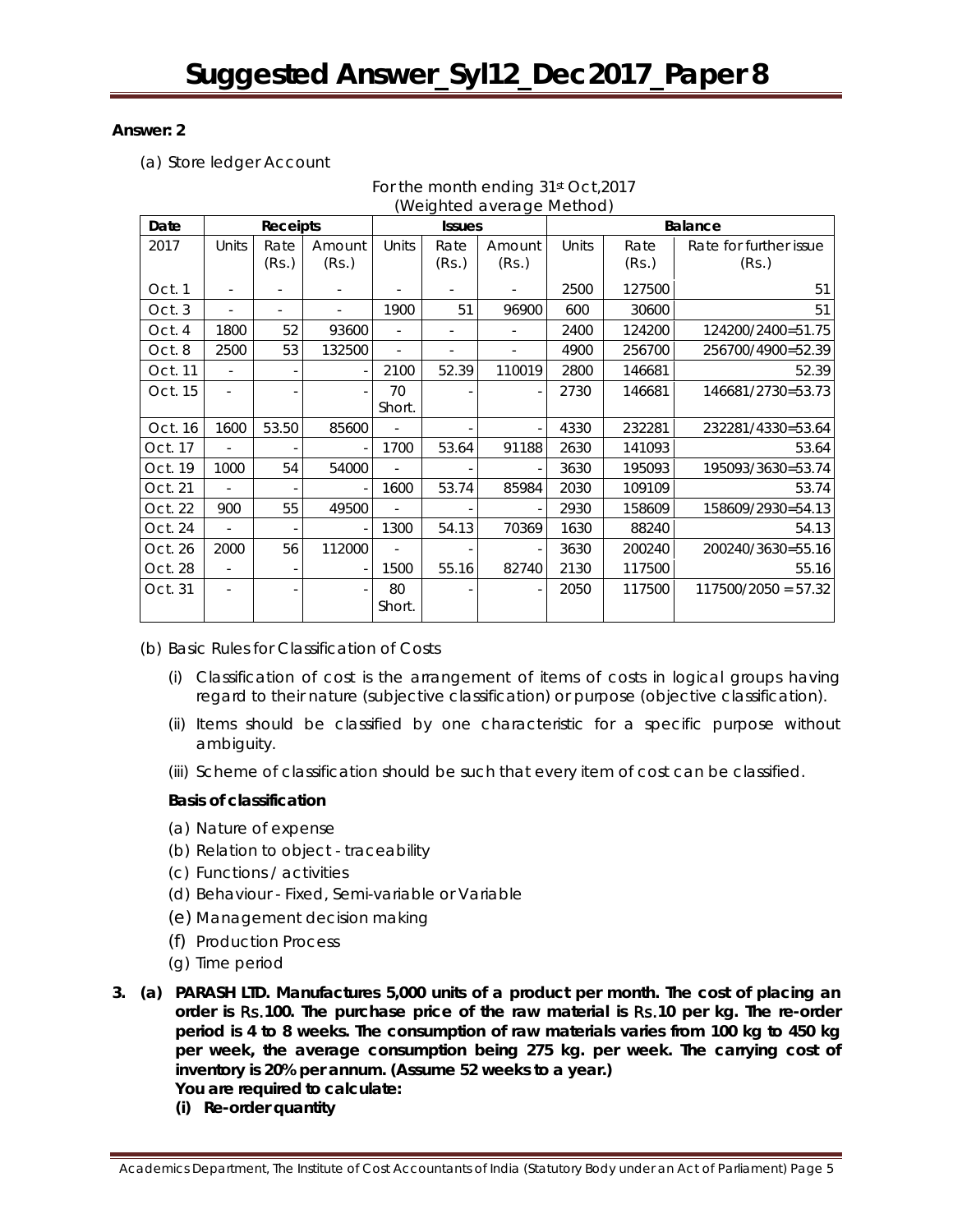- **(ii) Re-order level**
- **(iii) Maximum level**
- **(iv) Minimum level**
- **(v) Average stock level (2+2+2+2+1) = 9**

**(b) The standard hours of Job X is 100 hours. The job has been completed by Amar in 60 hours, Abir in 70 hours and Binu in 95 hours. The bonus system applicable to the job is as follows:**

| Percentage of time saved to time allowed | <b>Bonus</b>      |
|------------------------------------------|-------------------|
| Saving upto 10%                          | 10% of time saved |
| From 11% to 20%                          | 15% of time saved |
| From 21% to 40%                          | 20% of time saved |
| From 41% to 100%                         | 25% of time saved |

### **The rate of pay is** Re.**1 per hour**

*Required:***Calculate the total earnings of each worker and also the rate of earnings per hour. 2+2+2=6**

### **Answer: 3**

**(a)**

(i) Re-order Quantity (ROQ):

EOQ (Economic Order Quantity) = EOQ =  $\sqrt{\frac{2A0}{C}}$ 

Where, A= Annual consumption of raw material = (275 kgsx52 weeks) = 14,300 kgs.

 $O = Cost of placing an order$  = Rs. 100

C = Carrying cost per kg. per annum  $= \frac{20}{100} \times$  Rs. 10 = Rs. 2

$$
= \sqrt{\frac{2 \times 14,300 \text{ kgs.} \times \text{Rs.}100}{\text{Rs.}2}} = 1,196 \text{ kgs.}
$$

(ii) Re-order level (ROL) = Maximum usage × Maximum re-order period

= 450 kgs× 8 weeks = 3,600 kgs

(iii) Maximum level= ROL + ROQ – (Minimum usage x Minimum re-order period)

 $= 3,600 \text{ kg}$ s. + 1,196kgs. – (100Kgs  $\times$  4 weeks) = 4,396kgs.

(iv) Minimum Level = ROL – (Average Rate of usage x Average re-order period)  $= 3,600$  kgs. - (275 kgs.  $\times$  6 weeks) = 1,950 kgs.

(v) Average stock level  $=$  ½ (Maximum level + Minimum Level)

$$
= \frac{1}{2} \left( 4,396 \text{kgs.} + 1,950 \text{kgs.} \right) = 3,173 \text{kgs.}
$$

**OR**

= (Minimum Level +  $\frac{1}{2} \times R OQ$ )

 $= (1,950 \text{ Kgs} + \frac{1}{2} \times 1,196 \text{ kgs})$   $= 2,548 \text{ kgs}.$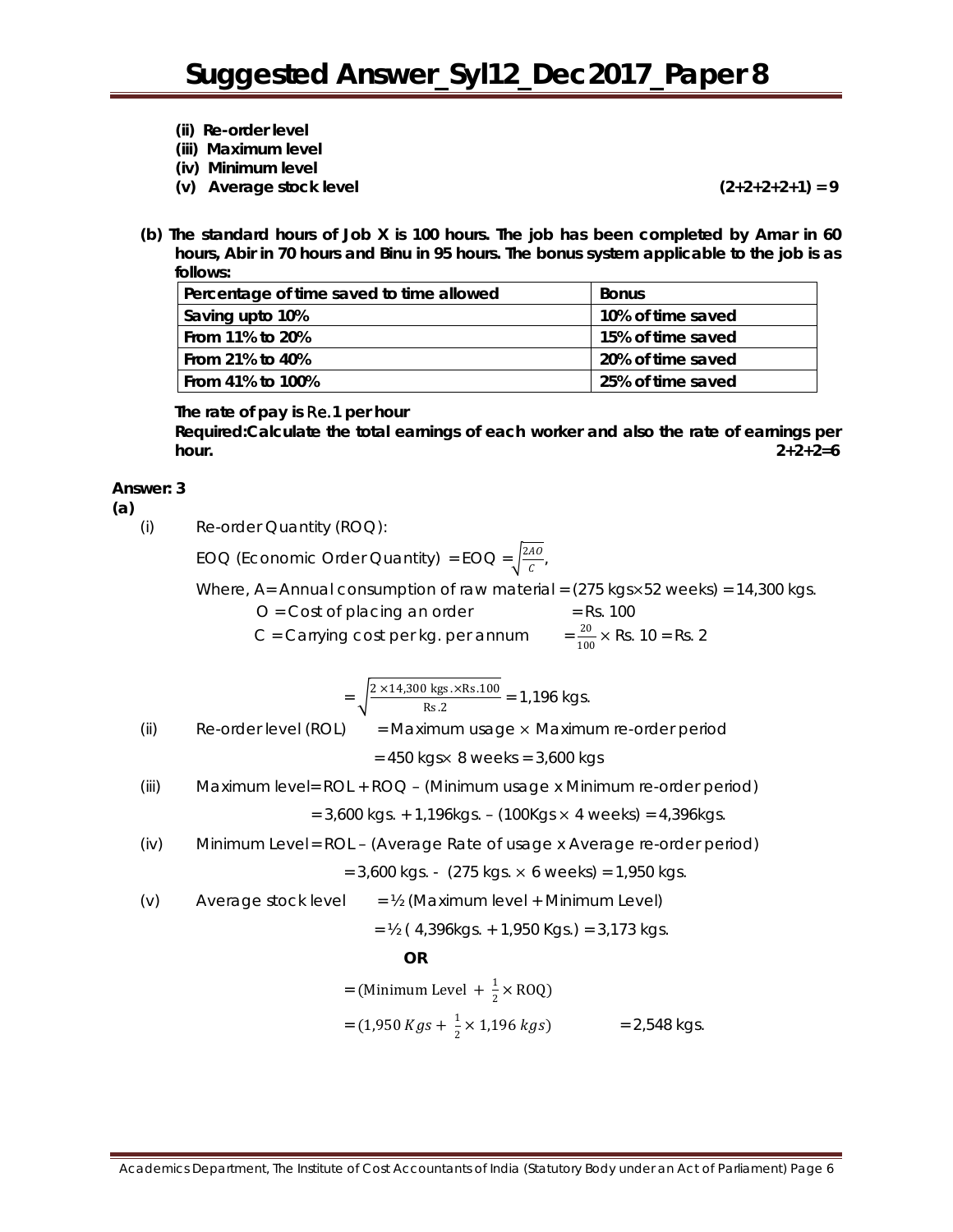### **(b)** Statement showing Total Earnings and rate of Earning per hour

| Particulars                                                 | Amar              | Abir              | Binu              |
|-------------------------------------------------------------|-------------------|-------------------|-------------------|
| A Standard hours of Job (SH)                                | 100 hours         | 100 hours         | 100 hours         |
| Actual Time taken on the Jobs (AH)<br>B                     | 60 hours          | 70 hours          | 95 hours          |
| C. Time Saved [A - B]                                       | 40 hours          | 30 hours          | 5 hours           |
| Percentage of time saved to time<br>D<br>allowed [C× 100/A] | 40%               | 30%               | 5%                |
| E Bonus hours (Refer to Working Note)                       | 6.5 hours         | 4.5 hours         | 0.5 hours         |
| F Total hours to be paid $[B + E]$                          | 66.5 hours        | 74.5 hours        | 95.5 hours        |
| G Total earning @ ₹1 Per Hour                               | <b>Rs.66.5</b>    | <b>Rs. 74.5</b>   | <b>Rs. 95.5</b>   |
| H. Rate of earning per hour [Total]<br>Earning/AH]          | <b>Rs.</b> 1.1083 | <b>Rs.</b> 1.0642 | <b>Rs.</b> 1.0053 |

Working Note: *Calculation of Bonus hours as percentage of time saved:*

Amar :  $(10 \text{ hours} \times 10\%) + (10 \text{ hours} \times 15\%) + (20 \text{ hours} \times 20\%) = 6.5 \text{ hours}$ 

Abir :  $(10 \text{ hours} \times 10\%) + (10 \text{ hours} \times 15\%) + (10 \text{ hours} \times 20\%) = 4.5$ 

Binu:  $(5 \text{ hours} \times 10\%) = 0.5 \text{ hours}$ 

### **OR**

### **Alternative Solution:**

### **Statement showing Total Earnings and Rate of Earning per hour:**

|    | <b>Particulars</b>                                             | Amar       | Abir       | Binu       |
|----|----------------------------------------------------------------|------------|------------|------------|
| A  | Standard hour of Job (SH)                                      | 100 hours  | 100 Hours  | 100 Hours  |
| B  | Actual Time taken on Jobs (AH)                                 | 60 hours   | 70 hours   | 95 hours   |
| C  | Time Saved [A-B]                                               | 40 hours   | 30 hours   | 5 hours    |
| D  | Percentage of time saved to time allowed<br>$[C \times 100/A]$ | 40%        | 30%        | 5%         |
| E. | Bonus Hours (Refer to Working Note)                            | 8.0 hours  | 6.0 hours  | 0.5 hours  |
| F  | Total hours to be paid $[B+E]$                                 | 68.0 hours | 76.0 hours | 95.5 hours |
| G  | Total Earning @ Re. 1 per Hour                                 | Rs. 68.00  | Rs. 76.00  | Rs. 95.50  |
| Н  | Rate of earning per hour [Total Earning / AH]<br>i.e. $G/B$    | Rs. 1.1333 | Rs. 1.0857 | Rs. 1.0053 |

**Working Note: Calculation of Bonus hours as per percentage of time saved: (If slab wise not considered)**

| Amar: 20% of 40 hours                 | $= 8.0$ hours |
|---------------------------------------|---------------|
| Abir : 20% of 30 hours                | $= 6.0$ hours |
| Binu: $(5 \text{ hours} \times 10\%)$ | $= 0.5$ Hour  |

**4. (a) Enumerate the disadvantages of a centralized stores system. 5**

- **(b) List three items to be included and two items to be excluded under the CAS -10 for Direct Expenses. 5**
- **(c) Gamma (India) Ltd. has a unit which manufactures jute bags and export in the European market. It submits the following items of cost and request you to classify these according to function and under the appropriate element of cost:**
	- **(i) Product catalogue**
	- **(ii) Nuts and Bolts**
	- **(iii) Commission on sales**
	- **(iv) Printing and stationary**
	- **(v) Secondary packing material used for export delivery. 5**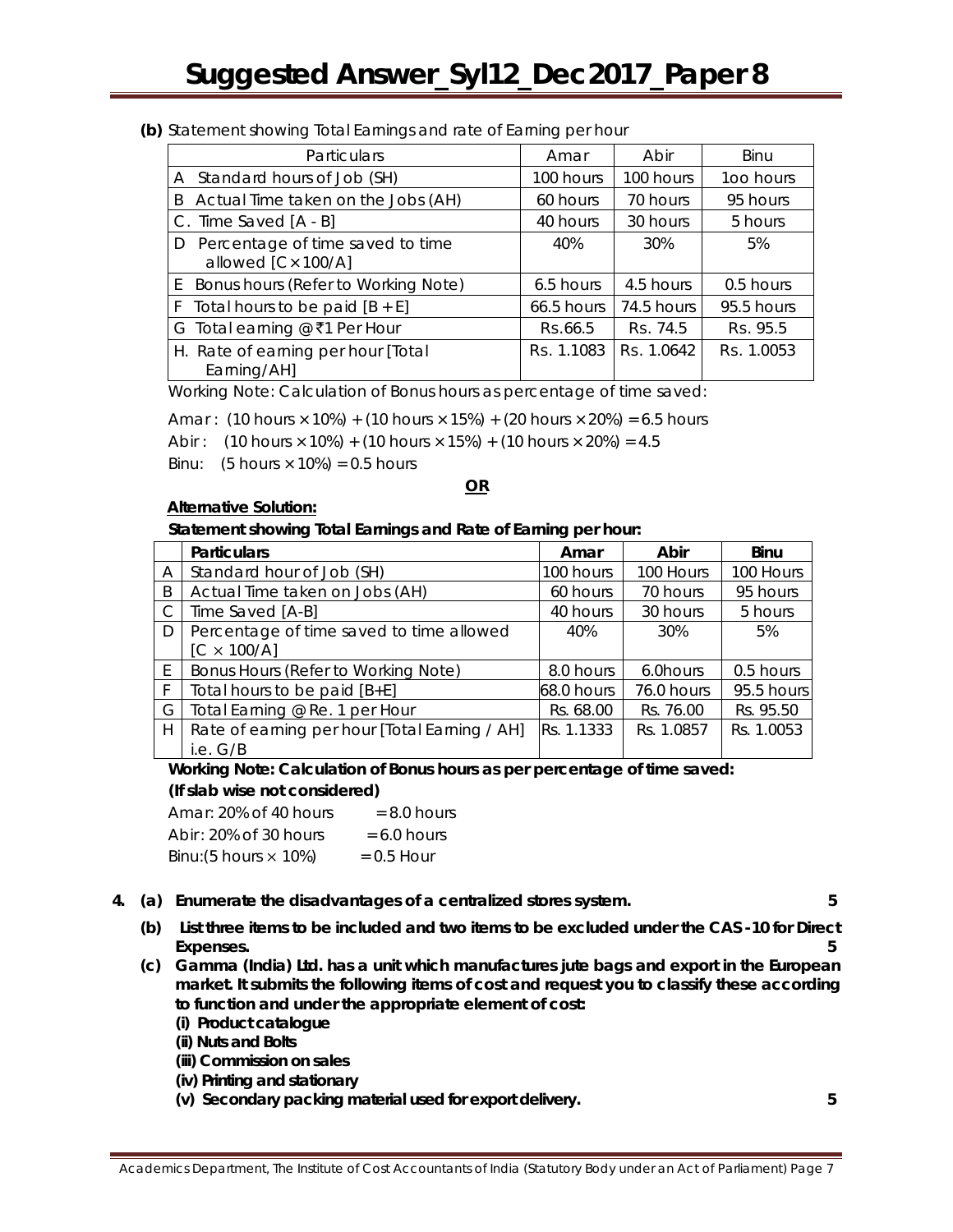### **Answer: 4**

- (a) Disadvantages of Centralized Stores System:
	- (i) The transportation costs of the materials may increase because the movements of the stores may be for a greater distance since the storing is centralized.
	- (ii) If the user departments are far away from the stores there may be delay in receipt of the stores by those departments.
	- (iii) Break down of inter-departmental transport system may hold up the entire process, and similarly labor problem in the centralized stores may bring the entire concern to standstill.
	- (iv) There is greater chance of losses through fire, burglary or some other unhappy incidents.
	- (v) It may not be safe to have some hazardous elements bunched together in the centralized stores.
- (b) Item to be included/excluded under CAS 10 for direct expenses:

Items to be included:

- (i) Costs which are directly traceable/ identifiable with the cost object.
- (ii) Expenses incurred for the use of bought in resources.
- (iii)Price variance if such expenses are accounted for at standard cost.

Items to be excluded: (Write Any Two)

- (i) If not traceable/identifiable should be considered as overheads.
- (ii) Finance cost is not a direct expense.
- (iii) Imputed cost
- (iv) Recoveries, credits, subsidy, grant, incentive or any other which reduces the cost.
- (v) Penalty, damages paid to statutory authorities.

(c)

|       | Item of Cost                    | <b>Functional Classification</b> | <b>Element of Cost</b> |
|-------|---------------------------------|----------------------------------|------------------------|
|       | Product catalogue               | Selling Overhead                 | <b>Material Cost</b>   |
| (ii)  | Nuts and Bolts                  | <b>Production Overhead</b>       | <b>Material Cost</b>   |
| (iii) | <b>Commission on Sales</b>      | Selling Overhead                 | Labour Cost            |
| (iv)  | Printing and Stationary         | <b>Administration Overhead</b>   | <b>Material Cost</b>   |
| (v)   | Secondary Packing Material used | Distribution Overhead            | <b>Material Cost</b>   |
|       | for export delivery             |                                  |                        |

**5. (a) There are three production departments and two service departments in a company. The overheads of service departments are charged on percentage basis as under:**

| Department             | <b>Production Departments</b> |       |       |     | <b>Service Departments</b> |
|------------------------|-------------------------------|-------|-------|-----|----------------------------|
|                        |                               |       |       |     |                            |
| Total Overhead (Rs.)   | 9,000                         | 6,000 | 3,000 | 702 | 900                        |
| Services provided by P | 20%                           | 40%   | 30%   |     | 10%                        |
| Services Provided by Q | 40%                           | 20%   | 20%   | 20% |                            |

*Required:* **Apportion the overhead of service departments to the production departments using Simultaneous Equation method. 7**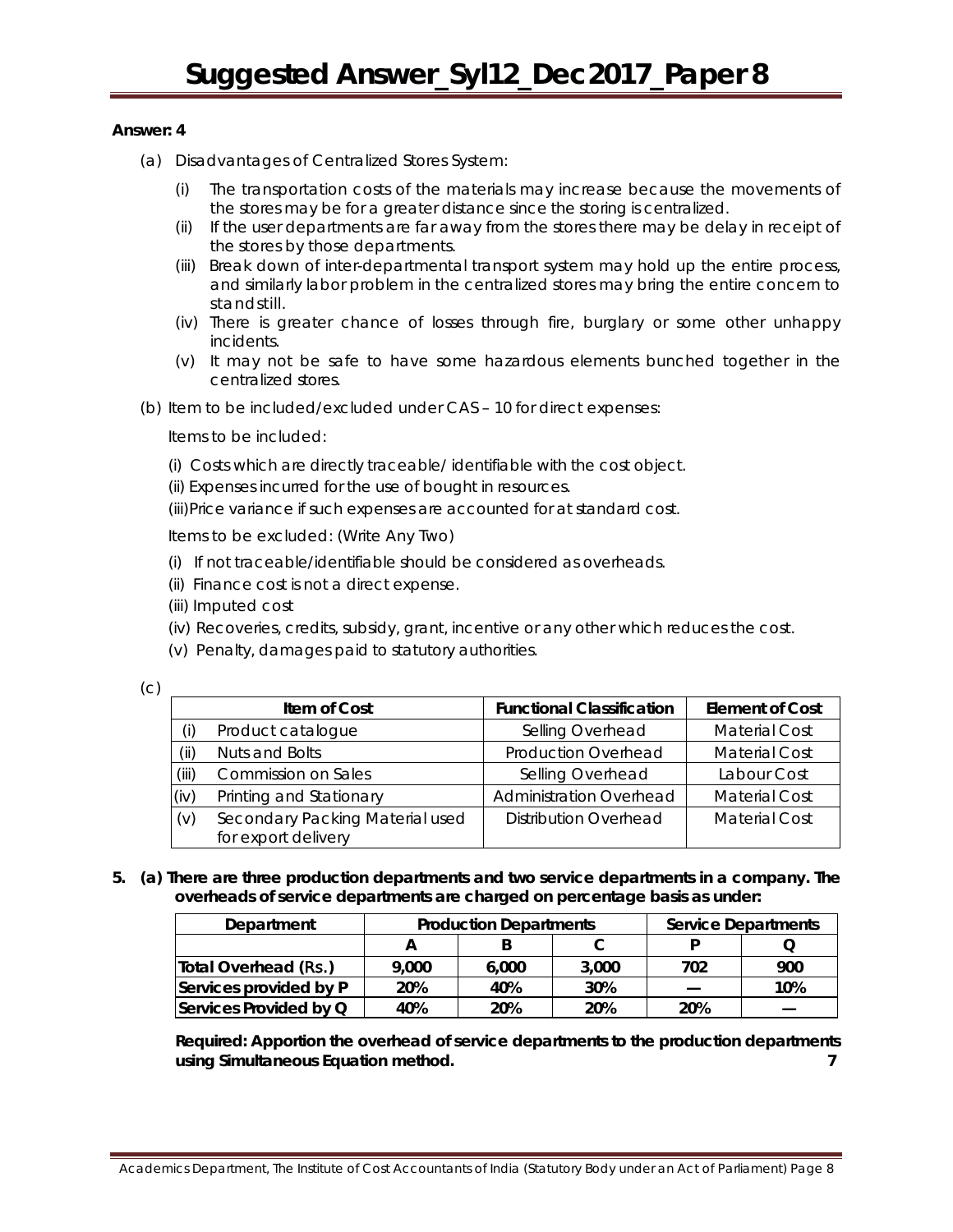**(b) Your company is an export-oriented organization manufacturing internal communication equipment of a standard size. The company is to send tender price to foreign buyers of your product. As the Cost Accountant, you are required to help the management in the matter of submission and preparation of the tender. Prepare a Cost Estimate based on the following figures relating to year 2017:**

**Output: 20,000 units** 

| <b>Expenses Incurred</b>                               | Rs.       |                                                          | Rs.      |
|--------------------------------------------------------|-----------|----------------------------------------------------------|----------|
| <b>Local Raw Material Consumed</b>                     | 10,00,000 | <b>Excise Duty</b>                                       | 2,00,000 |
| <b>Imports of Raw Material (Actual</b><br>Consumption) | 1,00,000  | <b>Administrative Office</b><br><b>Expenses</b>          | 2,00,000 |
| Direct Labour in Works                                 | 10,00,000 | Salary of the Managing<br><b>Director</b>                | 60,000   |
| <b>Indirect Labour in Works</b>                        | 2,00,000  | joint<br>Salary<br>the<br>Οf<br><b>Managing Director</b> | 40,000   |
| of Raw Material and<br>Storage<br><b>Spares</b>        | 50,000    | <b>Fees of Directors</b>                                 | 20,000   |
| Fuel                                                   | 1,50,000  | <b>Expenses on Advertising</b>                           | 1,60,000 |
| <b>Tools Consumed</b>                                  | 20,000    | <b>Selling Expenses</b>                                  | 1,80,000 |
| Depreciation on Plant                                  | 1,00,000  | <b>Seles Depot Expenses</b>                              | 1,20,000 |
| Salaries of Works Personnel                            | 1,00,000  | Packing and distribution                                 | 1,20,000 |

**(i) Local raw material now cost 10% more** 

**(ii) A profit margin of 20% on sales is kept** 

**(iii) The Government Grants subsidy of** Rs.**100 Per unit on export. 8**

#### **Answer: 5**

(a)

Let 'x' be the total overhead of Service Department P and 'y' be the total overhead of Service Department Q. Then we have:

x = 702 *+* 0.2 y

 $y = 900 + 0.1x$ 

To solve the equations, rearrange it and multiply by 10 to eliminate decimals, we get:

| $10x - 2y = 7,020$ | $\dots(i)$    |
|--------------------|---------------|
| $-x + 10y = 9,000$ | $\ldots$ (ii) |

Multiplying equation (ii) by 10 and equation (i) by 1; and adding it in equation (i), we get:

 10x - 2y= 7,020  $-10 x + 100y = 90,000$ or  $98y = 97,020$  or  $y = 990$ By substituting value of y in equation (i), we get:

10x - 2(990) = 7,020 or 10x =  $(2 \times 990)$  + 7,020 or x = 900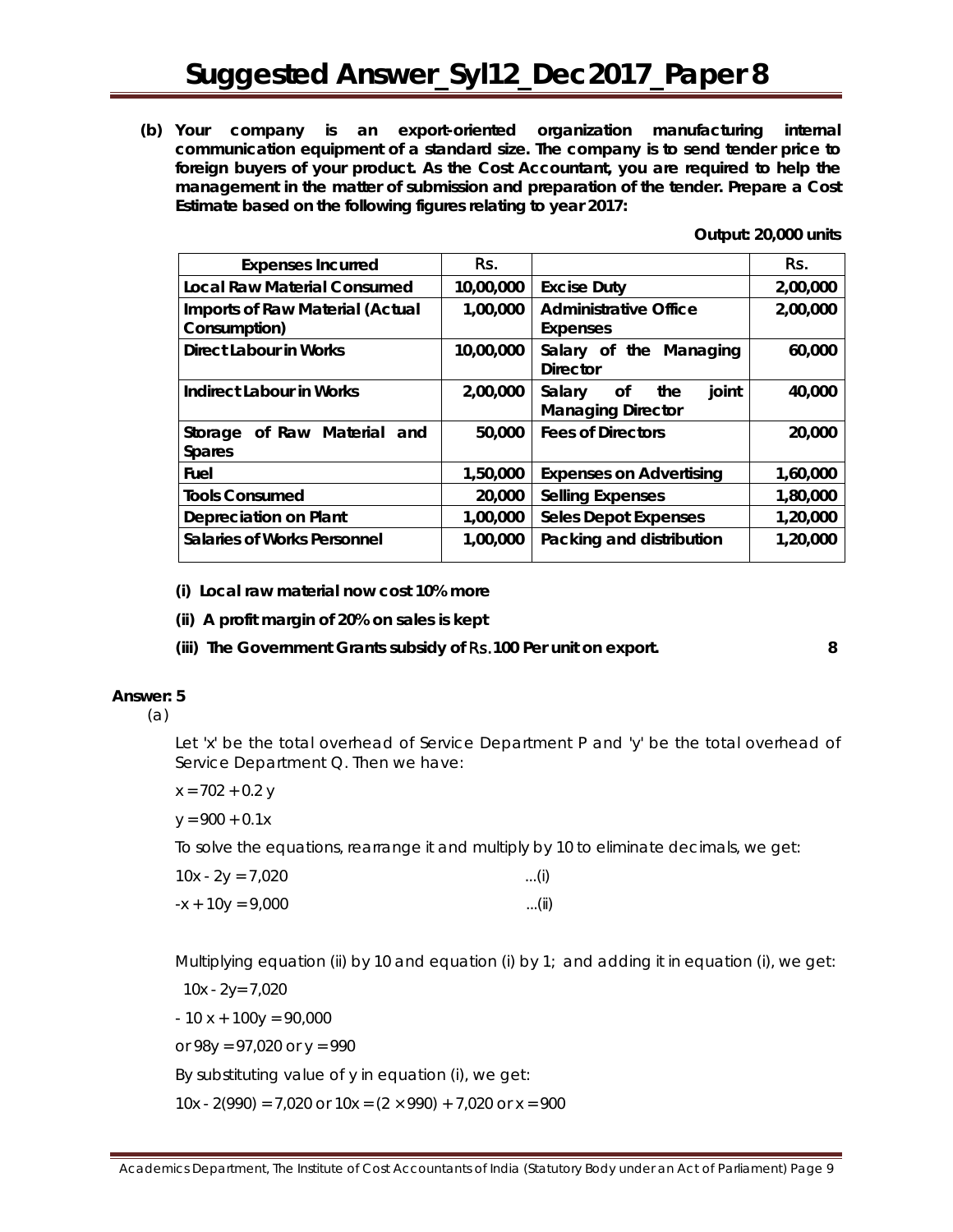| Departments      | Α     |       |       |                                 |         |
|------------------|-------|-------|-------|---------------------------------|---------|
|                  | Rs.   | Rs.   | Rs.   | Rs.                             | Rs.     |
| Overhead (Given) | 9,000 | 6,000 | 3,000 | 702                             | 900     |
| Overhead of P    | 180   | 360   | 270   | 900<br>$\overline{\phantom{a}}$ | 90      |
| Overhead of Q    | 396   | 198   | 198   | 198                             | (-) 990 |
| Total            | 9.576 | 6.558 | 3.468 | Nil                             | Nil     |

Apportionment of Overhead by Simultaneous Equation Method

(b) Statement of Cost (Tender Price ) for the year 2017

Output: 20,000 Units

|       | Particular                                                                   | Rs.      | Rs.       |
|-------|------------------------------------------------------------------------------|----------|-----------|
|       | Raw Materials Consumed (10,00,000 + 10%)                                     |          | 11,00,000 |
|       | Import of Raw Materials                                                      |          | 1,00,000  |
|       | Direct Labour                                                                |          | 10,00,000 |
|       | <b>Prime Cost</b>                                                            |          | 22,00,000 |
| Add:  | Factory Overhead:                                                            |          |           |
|       | Indirect Labour                                                              | 2,00,000 |           |
|       | Storage of Raw Material and Spares                                           | 50,000   |           |
|       | Fuel                                                                         | 1,50,000 |           |
|       | <b>Tools Consumed</b>                                                        | 20,000   |           |
|       | Depreciation on Plant                                                        | 1,00,000 |           |
|       | <b>Excise Duty</b>                                                           | 2,00,000 |           |
|       | Salary of Works Personnel Works Cost                                         | 1,00,000 | 8,20,000  |
|       | <b>Works Cost</b>                                                            |          | 30,20,000 |
| Add:  | Office Overhead:                                                             |          |           |
|       | Administrative Office Expenses                                               | 2,00,000 |           |
|       | Salary of Managing Director                                                  | 60,000   |           |
|       | Salary of Joint Managing Director                                            | 40,000   |           |
|       | <b>Fees of Directors</b>                                                     | 20,000   | 3,20,000  |
|       | <b>Cost of Production</b>                                                    |          | 33,40,000 |
| Add:  | Selling & Distribution Overhead                                              |          |           |
|       | <b>Expenses on Advertising</b>                                               | 1,60,000 |           |
|       | <b>Selling Expenses</b>                                                      | 1,80,000 |           |
|       | Sales Depot Expenses                                                         | 1,20,000 |           |
|       | Packaging and Distribution                                                   | 1,20,000 | 5,80,000  |
|       | <b>Cost of Sales or Total Cost</b>                                           |          | 39,20,000 |
|       | Profit (20% on Sales or 25% of Cost)                                         |          | 9,80,000  |
|       | <b>Total Selling Price</b>                                                   |          | 49,00,000 |
|       | Selling Price Before Subsidy per unit<br>(Rs. 49,00,000 $\div$ 20,000 Units) |          | 245       |
| Less: | Subsidy                                                                      |          | 100       |
|       | Tender Price (Per unit)                                                      |          | 145       |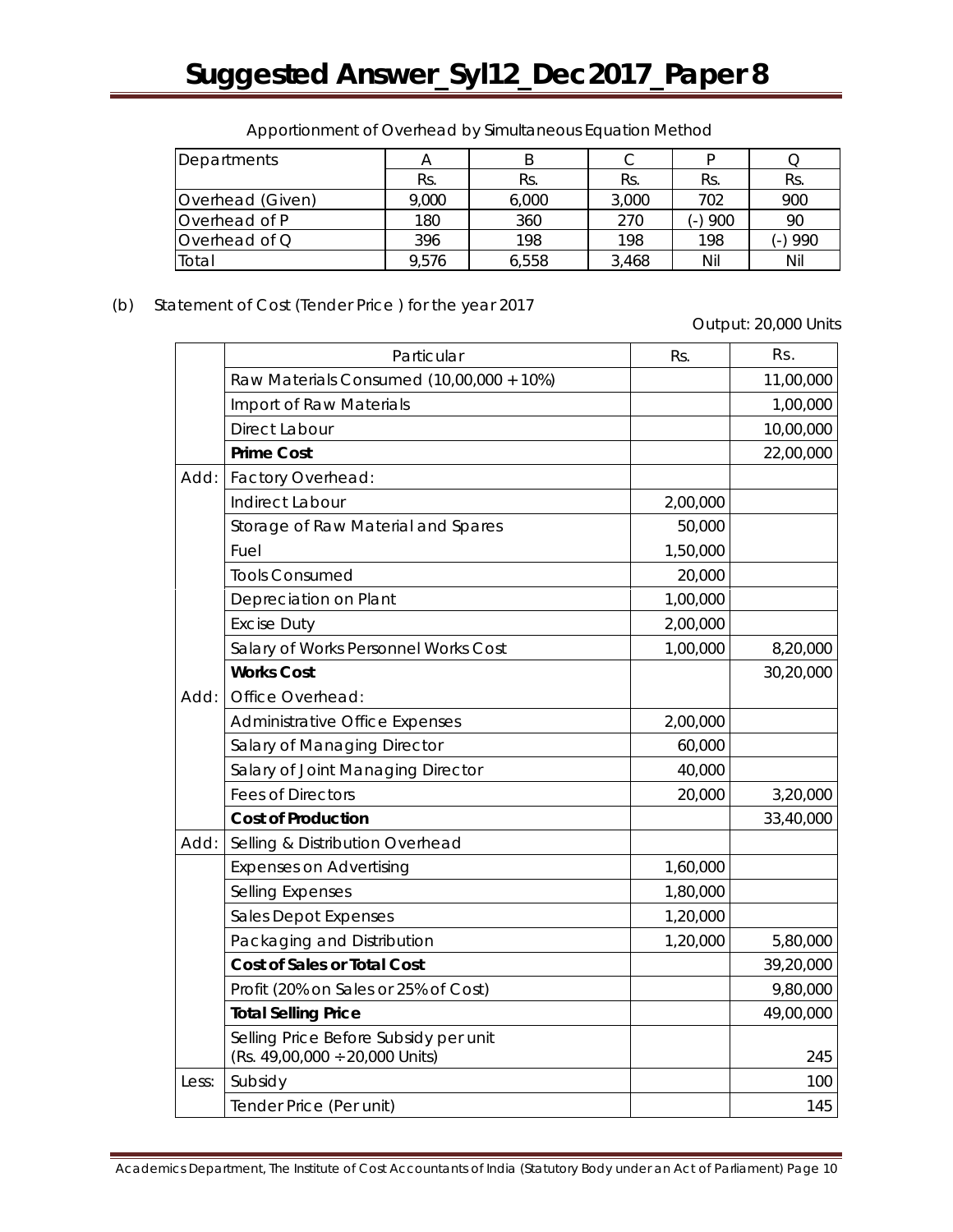### **Section C**

**Answer** *any two* **questions from question numbers 6,7 and 8.** 

### *Each question carries 15 marks*

**6. (a) From the information given below you are required to prepare a cash Flow Statement for the year ended 31st March, 2017:**

| As at 31 <sup>st</sup> march, 2016 and 2017 |       |          |        |
|---------------------------------------------|-------|----------|--------|
| <b>Particulars</b>                          |       | 2017     | 2016   |
|                                             |       | Rs.      | Rs.    |
| I. Equity And Liabilities                   |       |          |        |
| (1) Shareholders' Fund                      |       |          |        |
| (a) Paid up Share Capital                   |       | 90,000   | 70,000 |
| (b) Reserves and Surplus:                   |       |          |        |
| Profit & Loss A/c                           |       | 10,000   | 7,000  |
| (2) Non-Current Liabilities                 |       |          |        |
| Secured Loan                                |       | 40,000   |        |
| (3) Current Liabilities                     |       |          |        |
| (a) Trade Payables                          |       | 37,000   | 14,000 |
| (b) Short-term Provision : Tax Provision    |       | 3,000    | 1,000  |
|                                             | Total | 1,80,000 | 92,000 |
| II. Assets                                  |       |          |        |
| (1) Non-Current Assets                      |       |          |        |
| (a) Fixed Assets                            |       |          |        |
| Tangible: Plant & Machinery                 |       | 92,000   | 50,000 |
| (2) Current Assets                          |       |          |        |
| (a) Inventory                               |       | 40,000   | 15,000 |
| (b) Trade Receivables                       |       | 20,000   | 5,000  |
| (c) Cash and Cash Equivalents               |       | 24,000   | 20,000 |
| (d) Other Current Assets: Prepaid Expenses  |       | 4,000    | 2,000  |
|                                             | Total | 1,80,000 | 92,000 |

# **Balance Sheets**

## **Profit & Loss Account For the year ended 31st March, 2017**

| <b>Particulars</b>           | Rs.      | <b>Particulars</b>          | Rs.      |
|------------------------------|----------|-----------------------------|----------|
| To Opening Inventory         | 15,000   | <b>By Closing Inventory</b> | 40,000   |
| To Purchase                  | 98,000   | <b>By Sales</b>             | 1,00,000 |
| To Gross Profit c/d          | 27,000   |                             |          |
|                              | 1,40,000 |                             | 1,40,000 |
| <b>To General Expenses</b>   | 10,000   | By Gross Profit b/d         | 27,000   |
| To Dep. On plant & Machinery | 8,000    |                             |          |
| To Provision for Tax         | 5,000    |                             |          |
| To Net Profit c/d            | 4,000    |                             |          |
|                              | 27,000   |                             | 27,000   |
| <b>To Dividend</b>           | 1,000    | By Balance b/f              | 7,000    |
| To Balance c/f               | 10,000   | By Net Profit b/d           | 4,000    |
|                              | 11,000   |                             | 11,000   |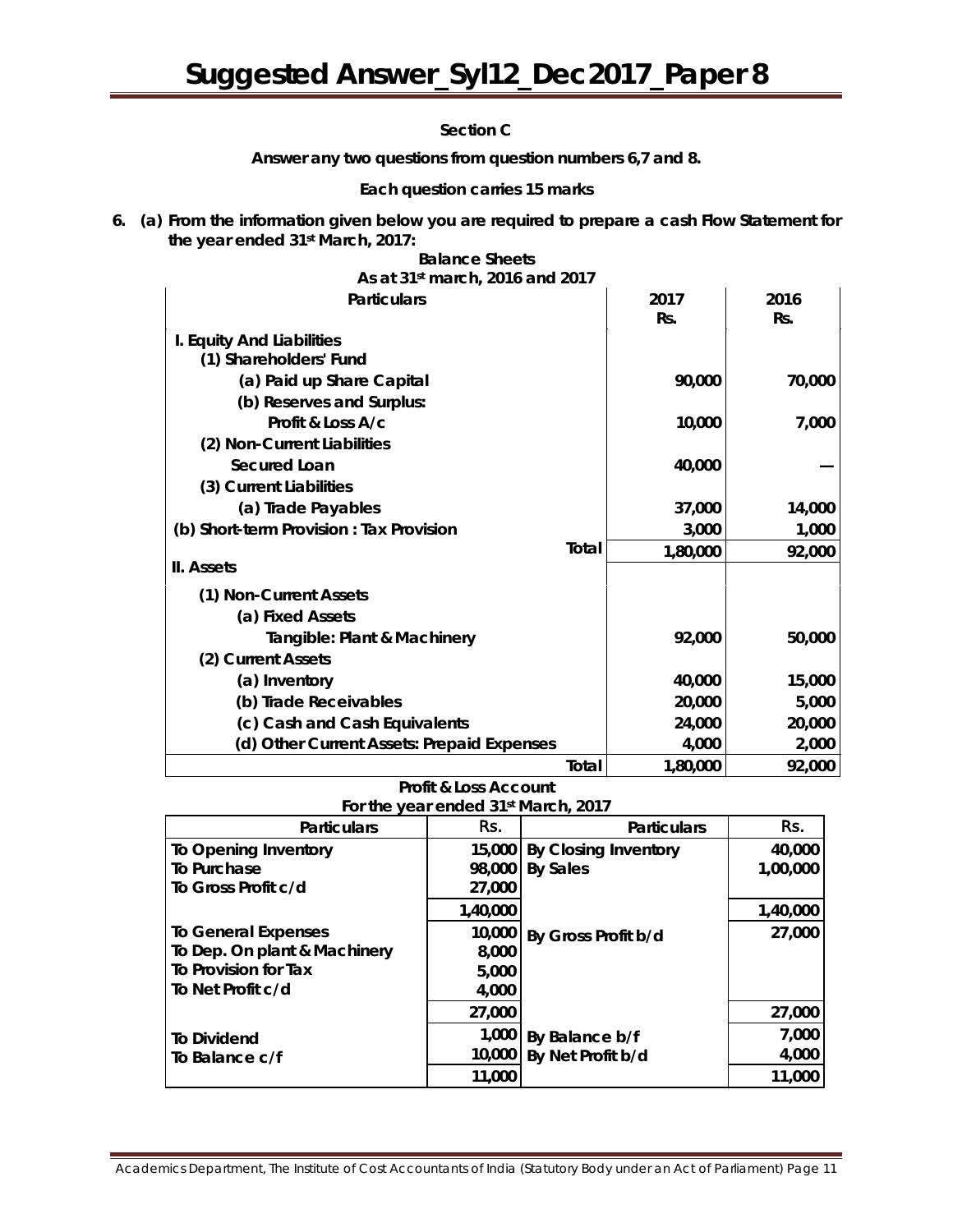**(b) The details of income and financial position of Morarka Ltd. are as follows:** 

| <b>Particulars</b>                                    | Amount<br>Rs. |
|-------------------------------------------------------|---------------|
| Sales (Net)                                           | 1,50,000      |
| Less: Cost of Sales                                   | 1,00,000      |
|                                                       | 50,000        |
| Less: Operating Expenses (including Rs.6,000 p.a. for |               |
| Depreciation)                                         | 40,000        |
| <b>Net Profit</b>                                     |               |
| Assets:                                               | 10,000        |
| Cash in hand                                          |               |
| <b>Debtors</b>                                        | 12,000        |
| Stock at cost                                         | 60,000        |
| <b>Fixed Assets (net)</b>                             | 24,000        |
| <b>Total Assets</b>                                   | 1,04,000      |
| Liabilities                                           | 2,00,000      |
| <b>Creditors</b>                                      |               |
| <b>Debentures</b>                                     | 38,000        |
| <b>Share Capital</b>                                  | 40,000        |
| <b>Surplus</b>                                        | 1,00,000      |
|                                                       | 22,000        |
| <b>Total Liabilities</b>                              | 2,00,000      |

 **The Company makes all sales on credit. Compute the following ratios:** 

- **(i) Current ratio**
- **(ii) Liquidity ratio**
- **(iii) Inventory Turnover**
- **(iv) Average Collection period**
- **(v) Operating ratio 5**

**Answer: 6 (a)** 

## **Cash Flow Statement For the year ending 31st March, 2017**

| (A) Cash Flows from Operating Activities :              | Rs.      | Rs.      |
|---------------------------------------------------------|----------|----------|
| Net Profit after appropriation (Rs. 10,000 - Rs. 7,000) |          | 3,000    |
| Adjustment for:                                         |          |          |
| Depreciation                                            | 8,000    |          |
| Provision for Tax                                       | 5,000    |          |
| Dividend                                                | 1,000    | 14,000   |
| Operating Profit before working capital changes         |          | 17,000   |
| Adjustment for:                                         |          |          |
| Increase in Debtors                                     | (15,000) |          |
| Increase in Inventory                                   | (25,000) |          |
| Increase in Prepaid Expenses                            | (2,000)  |          |
| Increase in Creditors                                   | 23,000   | (19,000) |
| Cash Generated from Operations                          |          | (2,000   |

Academics Department, The Institute of Cost Accountants of India (Statutory Body under an Act of Parliament) Page 12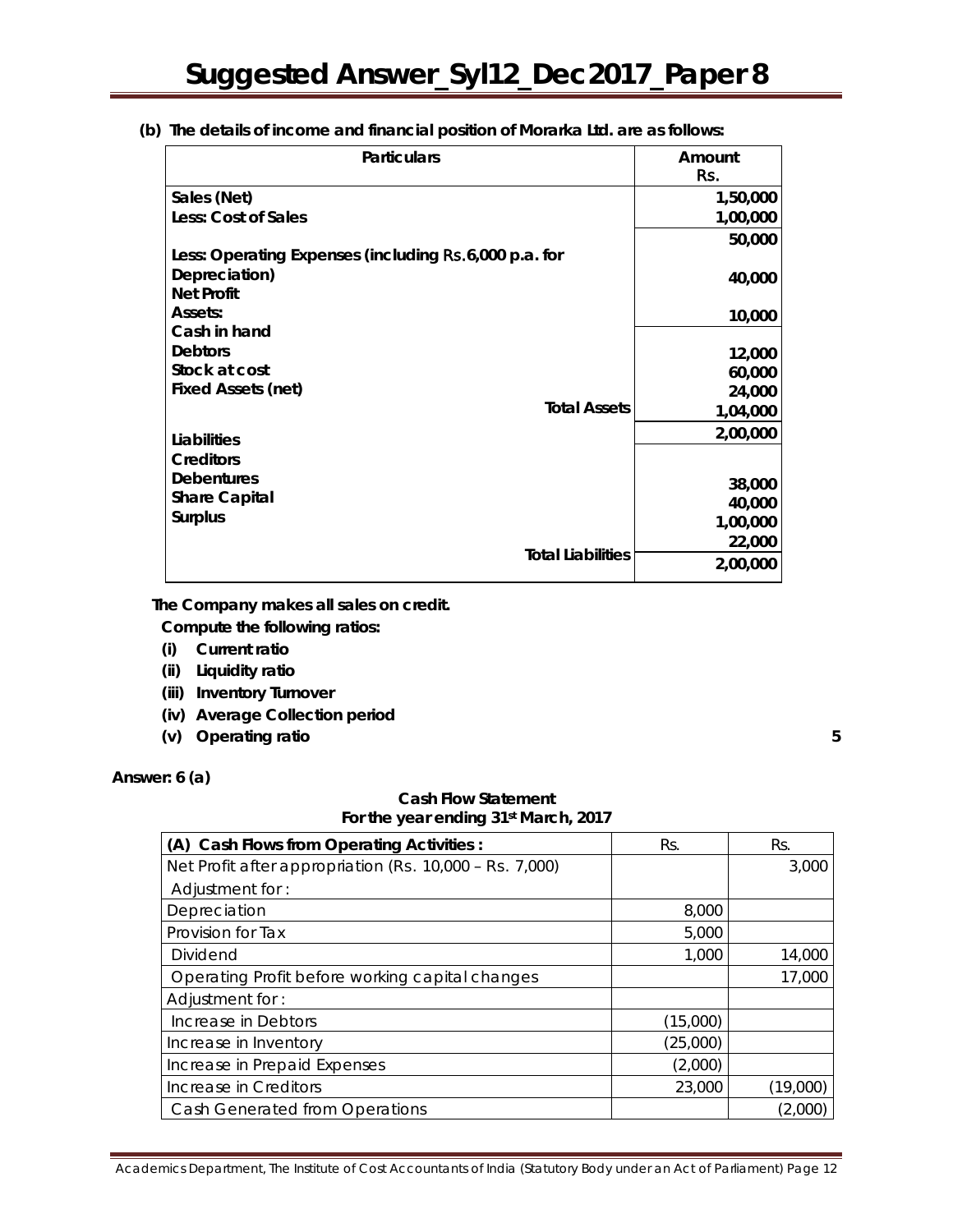| <b>Taxes Paid</b>                                     |            | (3,000)  |
|-------------------------------------------------------|------------|----------|
| Net Cash used in Operating Activities<br>(A)          |            | (5,000)  |
| (B) Cash Flows from Investing Activities :            |            |          |
| <b>Purchase of Fixed Assets</b>                       | (50,000)   |          |
| Interest/Dividend Received                            | <b>NIL</b> |          |
| Net Cash used in Investing Activities:<br>(B)         |            | (50,000) |
| (C) Cash Flows from Financing Activities :            |            |          |
| Issue of Share Capital                                | 20,000     |          |
| Raising Secured Loans                                 | 40,000     |          |
| Dividend Paid                                         | (1,000)    |          |
| Net Cash Flow from Financing Activities<br>(C)        |            | 59,000   |
| Net Increase in Cash $(A + B + C)$                    |            | 4,000    |
| Cash and Cash Equivalent at the beginning of the year |            | 20,000   |
| Cash and Cash equivalents at the end of the year      |            | 24,000   |
| Note: the figures in brackets show cash outflows.     |            |          |

#### **Working Notes: Provision for Taxation Account**

| <b>Particulars</b>       | Amount in Rs. | <b>Particulars</b> | Amount in Rs. |
|--------------------------|---------------|--------------------|---------------|
| To Cash (Payment of Tax) | 3,000         | By balance b/d     | 1.000         |
| To Balance c/d           | 3,000         | BYP&LA/C           | 5,000         |
|                          | 6.000         |                    | 6.000         |

## **Plant & Machinery Account**

| <b>Particulars</b>          | Amount in Rs. | <b>Particulars</b>           | Amount in Rs. |
|-----------------------------|---------------|------------------------------|---------------|
| l To Balance b/d            |               | 50,000   By Depreciation a/c | 8,000         |
| To Bank (Purchase of Plant) |               | $50,000$   By Balance c/d    | 92,000        |
| being balancing fig.)       |               |                              |               |
|                             | 1,00,000      |                              | 1,00,000      |

## **Answer: 6 (b)**

(i) Current Ratio = 
$$
\frac{\text{Current Assets}}{\text{Current Liabilities}} = \frac{96,000}{38,000} = 2.53:1 \text{ or } 2.53
$$
  
\n(ii) Liquidity ratio =  $\frac{\text{Light}}{\text{Current Liabilities}} = \frac{72,000}{38,000} = 1.89:1 \text{ or } 1.89$   
\n(iii) Inventory Turnover Ratio =  $\frac{\frac{\text{Cost of Good sold}}{\text{AverageInventory}} = \frac{1,00,000}{24,000}}{4,17 \text{ Times}}$   
\n(iv) Average Collection Period =  $\frac{\text{Total Receiver} \times \text{No. of Days in the year}}{\text{Net Credit Sales}} \times \text{No. of Days in the year}$   
\n $= \frac{60,000}{1,50,000} \times 365 = 146 \text{ days}$   
\n(v) Operating Ratio =  $\frac{\text{Cost of Goods Sold} + \text{Operating Express}}{\text{Net Sales}} \times 100$   
\n $= \frac{1,00,000 + 40,000}{1,50,000} \times 100 = \frac{1,40,000}{1,50,000} \times 100 = 93.33\% \text{ or } 9333$   
\n[Note: Average Collection Period =  $\frac{\text{Average Debitors}}{\text{Average Sales per day}}$  is the formula. Here, two years'  
\nfigures not given. Hence, Debitors treated as average Debitors.)  
\n\*Any assumption may be made.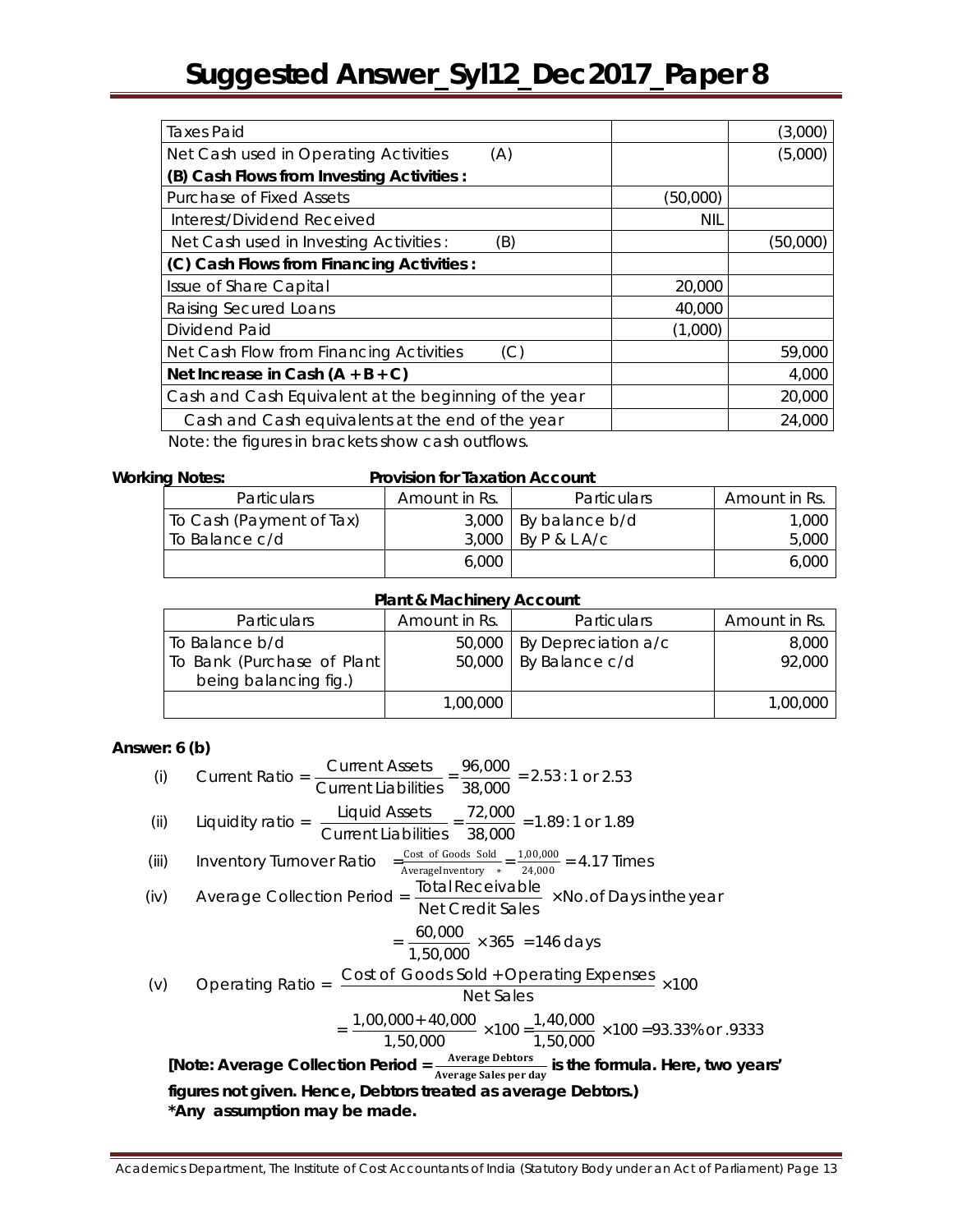### **7. (a) The following information is available for SORTEX LTD.**

| Installed capacity          | 4,000 units         |
|-----------------------------|---------------------|
| Actual production and sales | 75% of the capacity |
| Selling price               | Rs.30 per unit      |
| <b>Variable Cost</b>        | Rs. 15 per unit     |
| <b>Fixed Cost:</b>          |                     |
| Under situation I           | Rs. 15,000          |
| <b>Under situation II</b>   | Rs. 20,000          |
| Tax rate                    | 40%                 |

**Capital Structure:** 

| Financial plan                 |        |        |  |
|--------------------------------|--------|--------|--|
|                                |        |        |  |
|                                | Rs.    | Rs.    |  |
| Equity                         | 10,000 | 15,000 |  |
| Debt (rate of interest at 20%) | 10,000 | 5,000  |  |
|                                | 20,000 | 20,000 |  |

*Required:* **Calculate the degree of operating leverage (DOL), Degree of Financial Leverage (DFL) and Degree of Combined Leverage (DCL) Under situation I and situation II and Financial Plans A and B. 8**

**(b) Royal Industries Ltd. currently makes all sales on credit and offers no cash discount. It is considering a 2 per cent discount for payment within 10 days (terms offered are '2/10 net 30'). The firm's current average collection period is 30 days, sales are 10000 units, selling price is** Rs. **100 per unit and variable cost per unit is** Rs. **50; its existing total fixed costs are** Rs. **2,00,000 which are likely to remain unchanged with production/sales volume of 12000 units.**

**It is expected that the offer of cash discount will result in an increase in sales to 11,000 units and the average collection period will be 20 days as a result. However, due to increased sales, increased working capital required will be for** Rs.**20,000 (without taking into account the effect of debtors).**

**The total sales on cash discount will be 50% and 20% is the required return on investment.** 

*Required:* **Advise the Company on whether the proposed cash discount should be offered to its customers.**

**(Assume 360 days to a year.) 7**

# **Answer: 7 (a)**

The calculation of the degree of operating leverage, financial leverage, and combined leverage under Situations I and II and Financial Plans A and B is shown below:

|                                          | Situation I         |                            | <b>Situation II</b> |                            |  |
|------------------------------------------|---------------------|----------------------------|---------------------|----------------------------|--|
|                                          | Financial<br>Plan A | <b>Financial</b><br>Plan B | Financial<br>Plan A | <b>Financial</b><br>Plan B |  |
| A. Sales $(3,000 \times \text{Rs. } 30)$ | 90,000              | 90,000                     | 90,000              | 90,000                     |  |
| B. Variable costs                        | 45,000              | 45,000                     | 45,000              | 45,000                     |  |
| C. Contribution                          | 45,000              | 45,000                     | 45,000              | 45,000                     |  |
| D. Fixed costs                           | 15,000              | 15,000                     | 20,000              | 20,000                     |  |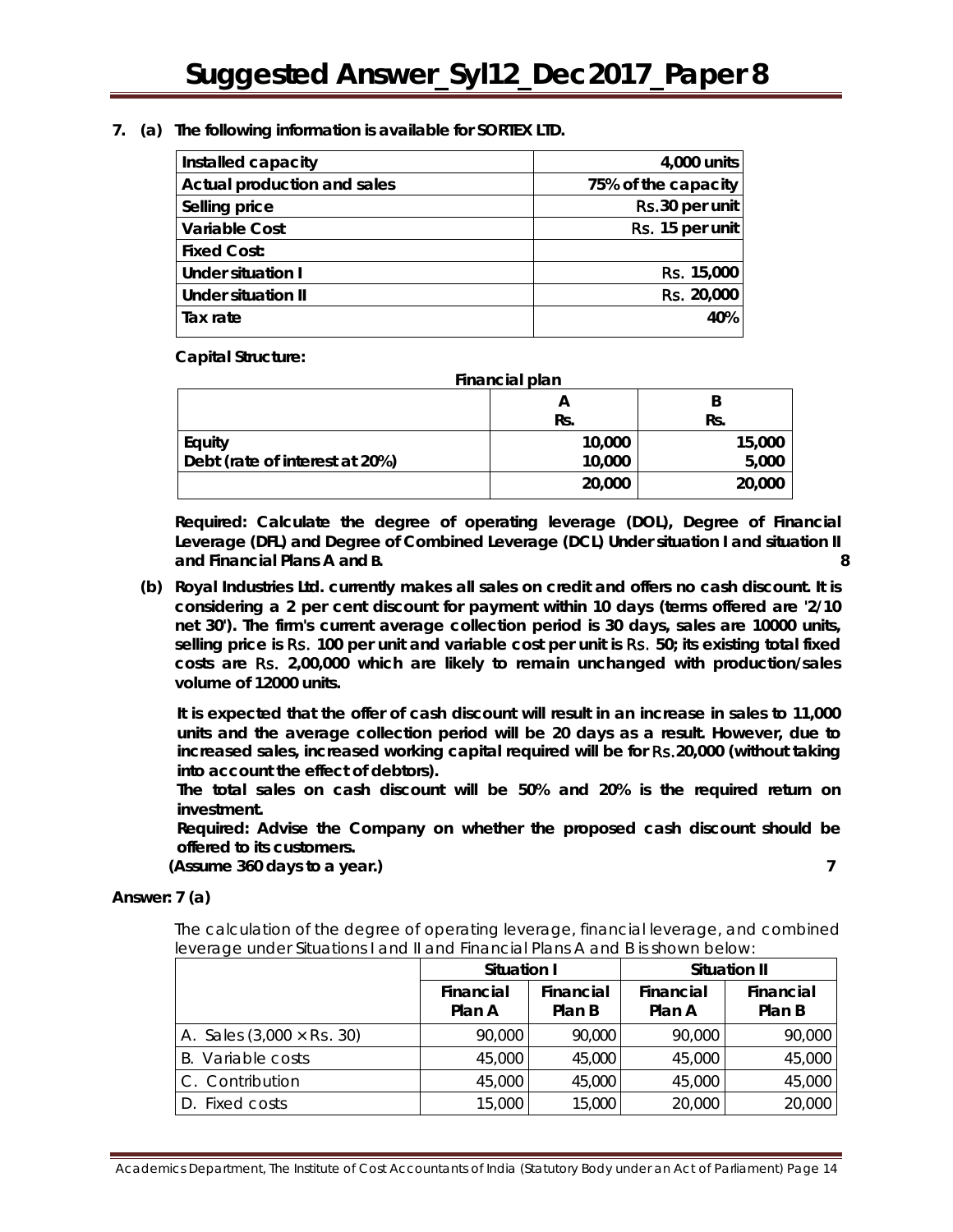| E. Profit before interest and                                                    | 30,000 | 30,000 | 25,000 | 25,000 |
|----------------------------------------------------------------------------------|--------|--------|--------|--------|
| tax                                                                              |        |        |        |        |
| F. Interest                                                                      | 2,000  | 1,000  | 2,000  | 1,000  |
| G. Profit before tax                                                             | 28,000 | 29,000 | 23,000 | 24,000 |
| H. DOL = Contribution/Earning<br>before Interest and Taxes(EBIT)<br>$(C \div E)$ | 1.5    | 1.5    | 1.8    | 1.8    |
| $I.$ DFL = EBIT/Earning after<br>Interest but before Taxes(EBT)<br>$(E \div G)$  | 1.07   | 1.03   | 1.09   | 1.04   |
| J. $DCL = Continuation/EBT$<br>$(H \times I)$ or $(C \div G)$                    | 1.61   | 1.55   | 1.96   | 1.87   |

## **Answer: 7 (b)**

Incremental analysis whether cash discount should be offered

| Particulars                                                                    | Amount in Rs. |
|--------------------------------------------------------------------------------|---------------|
| Incremental sales revenue $(1,000 \text{ units} \times \text{Rs. } 100)$       | 1,00,000      |
| Less: Variable Costs $(1,000 \text{ units} \times \text{Rs.} 50)$              | 50,000        |
| Incremental contribution                                                       | 50,000        |
| Add: Savings in cost due to decrease in investment in debtors                  |               |
| (see working note 1)                                                           | 3,333         |
| Less: Cost of additional working capital required (Rs. 20,000 $\times$ 0.20)   | (4,000)       |
| Less: Cash discount (0.02 $\times$ 11,000 units $\times$ 0.5 $\times$ Rs. 100) | (11,000)      |
| Incremental Profit                                                             | 38,333        |

Recommendation: It is advised that the firm should offer cash discount.

### **Working Notes-**

1. Savings due to decrease in collection period:

Present investment in debtors (without cash discount)

 $=[(10,000 \times \text{Rs. } 50) + \text{Rs. } 2,00,000]/12$  (360 days/30) = Rs. 58,333.

Expected investment in debtors (with cash discount)

 $=$  (11,000  $\times$  Rs. 50) + Rs. 2,00,000]/18 (360 days/20) = Rs. 41,667

Decrease in investment in debtors = Rs. 58,333 – Rs. 41,667 = Rs. 16,666 Savings in interest cost (Rs  $16,666 \times 0.20$ ) = Rs. 3,333.

- 
- **8. (a) ABC Limited wishes to raise additional finance of** Rs.**10 lakhs for meeting its investment plans. It has** Rs. **2,10,000 in the form of retained earnings available for investment purposes.**

**The following are the further details:**

| 30% / 70%        |
|------------------|
| 10% (Before tax) |
| 16% (Before tax) |
| <b>Rs. 4</b>     |
| 50% of earnings  |
| 10%              |
| <b>Rs.44</b>     |
| 35%              |
|                  |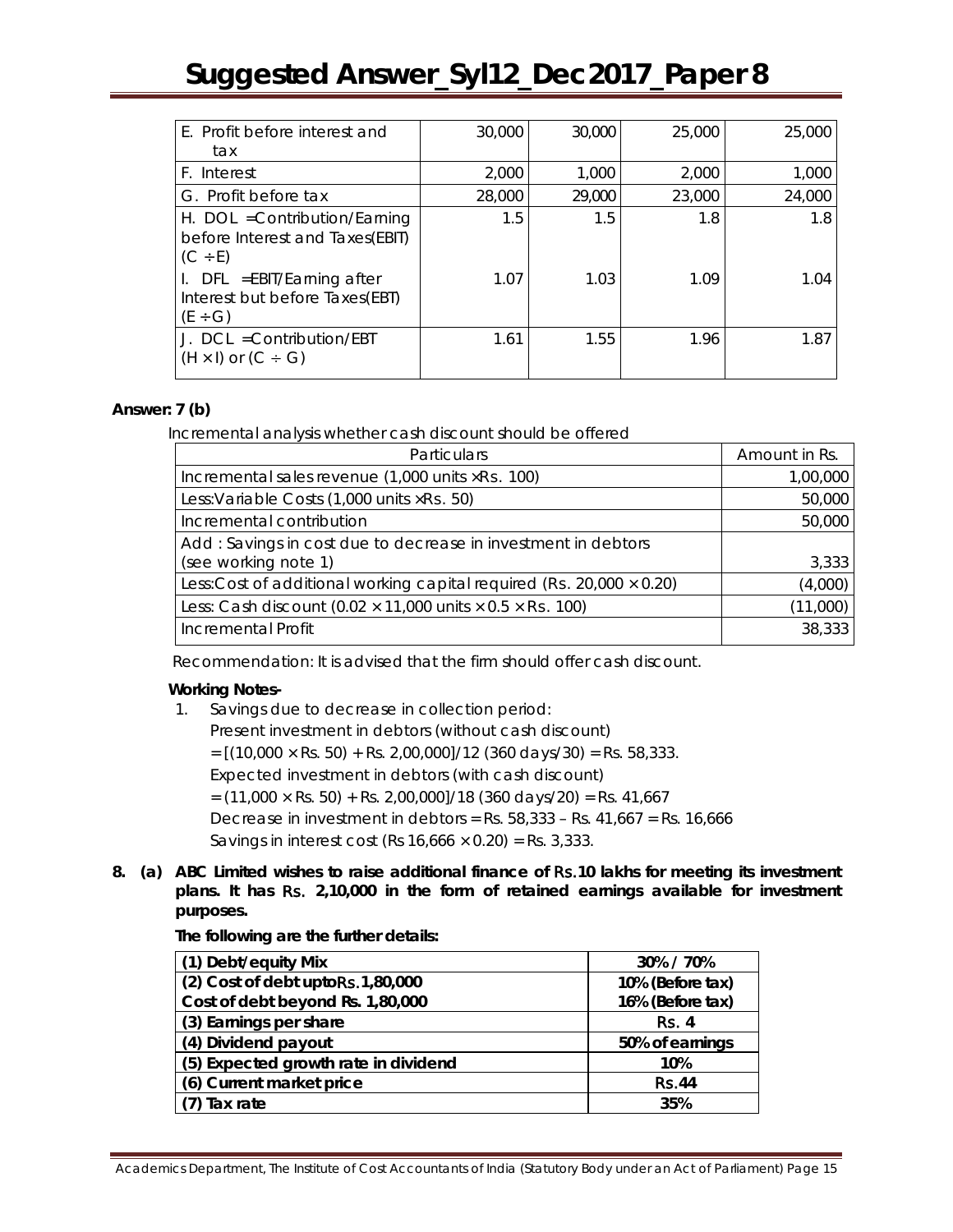**You are required:** 

- **(a) To determine the pattern for raising the additional finance.**
- **(b) To determine the post-tax average cost of additional debt.**
- **(c) To determine the cost of retained earnings and cost of equity.**
- **(d) Compute the overall weighted average after tax cost of additional finance. 8**
- **(b) Amul Ltd. is considering two mutually exclusive proposals, X and Y.**

**Proposal X will require the initial cost of** Rs.**1,40,000 with no salvage value, and will also require an increase in the level of inventories and receivables of** Rs. **60,000 over its life. The project will generate additional sales of** Rs. **1,30,000 and will require cash expenses of** Rs. **40,000 in each of its 5 year life. It will be depreciated on straight line method and the same is accepted for tax purposes.**

Proposal Y will required an initial capital of Rs. 2,00,000 with no salvage value, and will **be depreciated on straight line basis. The earnings before depreciation and taxes during its 5 year life are:**

| Year              | Year 2           | Year 3    | Year 4           | Year 5           |
|-------------------|------------------|-----------|------------------|------------------|
| <b>Rs.</b> 70,000 | <b>Rs.76,000</b> | Rs.80,000 | <b>Rs.90,000</b> | <b>Rs.92,000</b> |

**The Company has to pay corporate income tax at the rate of 35 per cent, and is evaluating projects with 10 per cent as the cost of capital.**

*Required:***Which project is acceptable under the NPV method?**

|                       | End of year |       |       |       |       |
|-----------------------|-------------|-------|-------|-------|-------|
|                       |             |       |       |       |       |
| <b>PVIF (at 10%)</b>  | 0.909       | 0.826 | 0.751 | 0.683 | 0.621 |
| <b>PVIFA (at 10%)</b> |             |       |       | 3.170 | 3.791 |
|                       |             |       |       |       |       |

**Table showing present values of** Re.**1 discount rate -10% are as follows:**

#### **Answer: 8 (a)**

(a) Pattern for raising the additional finance:

| Debts 30% of Rs. 10,00,000 | Rs. 3.00.000 |
|----------------------------|--------------|
| Equity 70% of Rs.10,00,000 | Rs. 7.00.000 |
| Total                      | Rs.10,00,000 |

Financing pattern with costs:

| Source                       | Amount in Rs. | Cost |
|------------------------------|---------------|------|
| Debts                        | 1,80,000      | 10%  |
| Debts                        | 1,20,000      | 16%  |
| <b>Retained Earnings</b>     | 2,10,000      |      |
| Equity (7,00,000 - 2,10,000) | 4,90,000      |      |
|                              | 10,00,000     |      |

(b) Post-tax average cost of additional debt

Formula =  $K_d(1-t)$ , where  $K_d$  = 1,80,000 @ 10% = 18,000 or 10%  $\times$  0.65 = (6.5  $\times$  1,80,000)/ 3,00,000 = 3.90%  $K_d = 1,20,000 \text{ } @$  16%  $\leq$  19,200 or 16%  $\times$  0.65 = (10.4  $\times$  1,20,000)/3,00,000  $\leq$  4.16%<br>3,00,000 37,200  **3,00,000 37,200 8.06%**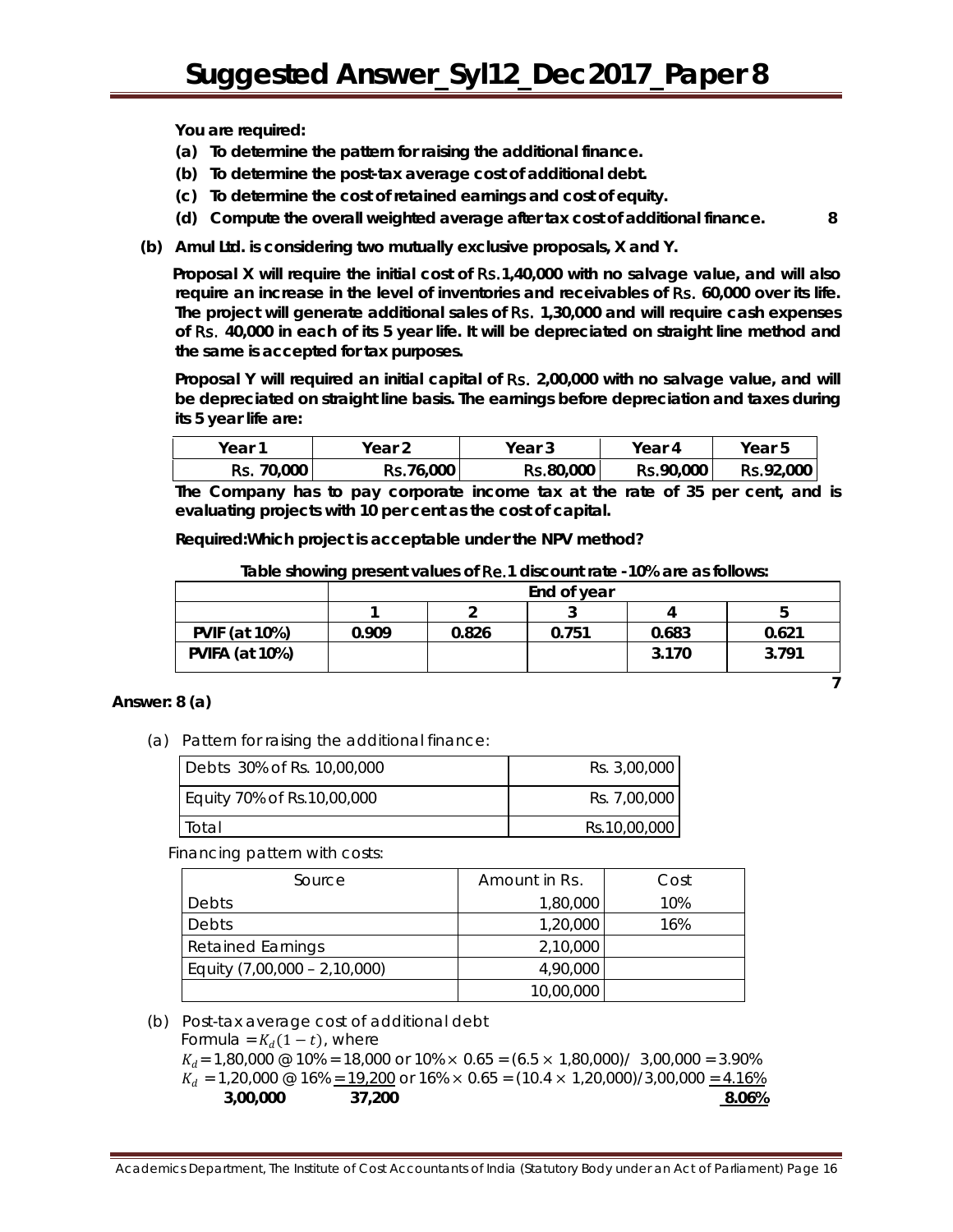**OR**

 $Cost = \left[ (18,000+19,200)/3,00,000 \right]$  X  $100 = 12.4\%$ Post-tax average cost of debt = 12.4(1 – 0.35) = 12.4 × 0.65 = **8.06%**

(c) Cost of Retained Earnings and Cost of Equity

 $K_r = K_e$ 

 $K_e = \frac{D_1}{P_0} +$ Here,  $D_1$ = Dividend to be paid at the end of year and  $P_0$  = Current market price per share

Dividend pay -out ratio = 50% of Rs. 4 = Rs. 2.00 per Share. Growth rate is 10%. Hence, at the end of the year, dividend will be =  $Rs. 2 + 10\% = Rs. 2.20$ .  $K_e = \frac{2.20}{44} + 0.10 = 0.05 + 0.10 = 0.15 = 15\%$ 

| Source of<br>Finance | Amount<br>in Rs. | Proportion<br>(Weight) | After tax<br>cost | Weighted<br>Cost   | Average<br><b>Weighted Cost</b> |
|----------------------|------------------|------------------------|-------------------|--------------------|---------------------------------|
| Debts                | 3,00,000         | 30%                    | 8.06%             | $0.30 \times 8.06$ | 2.418                           |
| Retained<br>Earnings | 2,10,000         | 21%                    | 15.00%            | $0.21 \times 15$   | 3.15                            |
| Equity               | 4,90,000         | 49%                    | 15.00%            | $0.49 \times 15$   | 7.35                            |
| Total                | 10,00,000        | 100%                   |                   |                    | 12.918                          |

(d) Weighted average after tax cost of additional finance

Thus, weighted average cost is 12.918%

#### **Answer: 8 (b)**

Proposal X: cash outflow at  $t = 0$ 

Amount in Rs.

| Cost of new project                                                  | 1,40,000 |
|----------------------------------------------------------------------|----------|
| Working capital required for an increase in the level of inventories |          |
| and receivables                                                      | 60,000   |
| Total                                                                | 2,00,000 |

#### Cash inflow, years 1 – 4

| Sales                                                    | 1,30,000 |
|----------------------------------------------------------|----------|
| Less: Cash Expenses                                      | 40,000   |
| Earnings before taxes                                    | 90,000   |
| Less: Depreciation (Rs. $1,40,000 \div 5$ )              | 28,000   |
| Taxable income                                           | 62,000   |
| Less: Tax $@35\%$                                        | 21,700   |
| <b>Earnings after Taxes</b>                              | 40,300   |
| Add: Depreciation                                        | 28,000   |
| CFAT $t = (1 - 4)$                                       | 68,300   |
| $t = 5$ (Rs.68,300 + Rs.60,000, working capital release) | 1,28,300 |